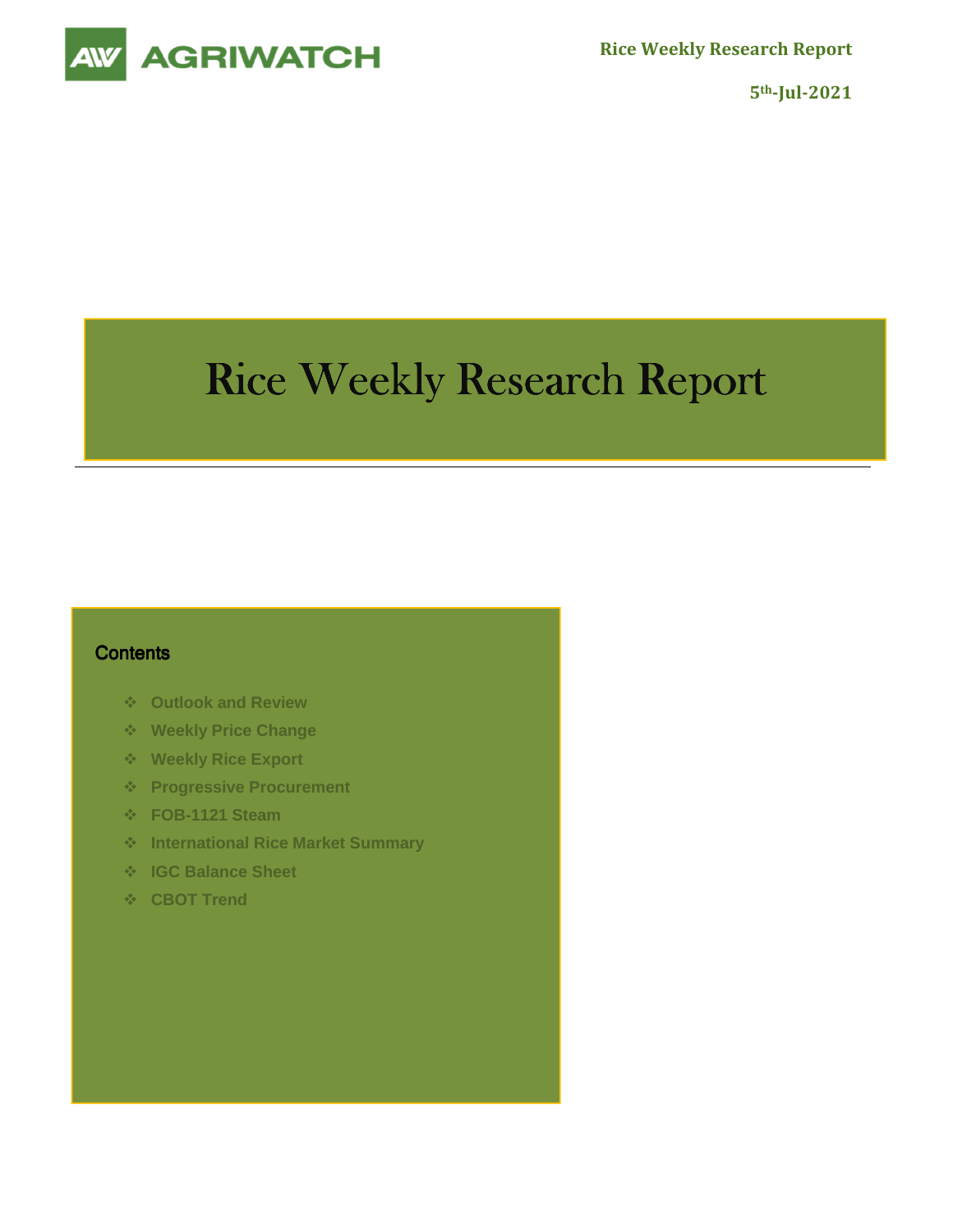**AGRIWATCH** 

## **5th-Jul-2021**

# **Outlook and Review:**

- According to the latest Paddy Kharif sowing data, sowing in India reached 36,1500 hectares on June 25, 2021, lower 4.41 percent from 34,6200 hectares the previous year at the same time. As of June 30, 2021, Telangana has a total area of 95,999 hectares, lower from 125,502 hectares the previous year at the same time. It is 34,270 hectares in Rajasthan as of 6-07-2021, lower from 76,900 hectares the previous year, and 65,589 hectares in Gujarat as of 05-07-2021, up from 56,753 hectares the year before. Paddy sowing in Odisha has reduced by 93.39% from the previous year, reaching 58,262 hectare as of 03-07-2021, down from 88,201 hectare the previous year.
- PMGKAY-4 has been approved by the Center. From July to November, this scheme will be in effect. This program will provide 5 kg of food grains (wheat/rice) per person per month. In PMGKAY-3, 79 lakh tonnes of food grains were allocated for May and June, with 76 lakh tonnes procured in various states so far. In May, 35 lakh tonnes of food grains were distributed, followed by 23 lakh tonnes in June. The Center allocated 204 lakh tonnes of food grains for the fourth scheme from July to November.
- The monsoon may weaken by the first week of July, according to the Meteorological Department. The speed of the monsoon was good in the beginning, but it has now slowed.
- Sri Lanka has decided to purchase 100,000 metric tons of foreign rice in order to lower soaring domestic prices, as trade restrictions have strengthened a domestic oligopoly involved in rice collection and milling. The government intends to import 100,000 MT of Samba rice as a tool or method to relieve people's stress.
- The Centre has allocated approximately 78,000 tonnes of rice from FCI stocks to distilleries for ethanol production during the ethanol supply year (ESY) 2020-21 at a subsidised rate of Rs 20 per kg. By 2025, total ethanol production will be 740 million liters from grain and 760 million liters from sugar.
- The Thai government reported that MY2020/21 off-season rice acreage totaled 8.3 million rai (1.33million hectares) as of May 7, 2021, up 23 percent from the same period last year
- In Madhya Pradesh, there was a problem in the milling of paddy purchased from farmers, in Tuesday's cabinet meeting, a proposal of Rs 50-200 incentive was approved for milling 37.26 lakh tonnes of paddy procured from farmers.
- Andhra Pradesh's Kharif crop sowing target has been set at 94.20 lakh acres, which is 4% more than last year's production area. The target area for paddy production has been set at 39.50 lakh acres, the same as last year.
- The government on Wednesday raised the minimum support price (MSP) of paddy marginally by Rs 72 per quintal to Rs 1,940 per quintal for the 2021-22 crop year.
- Basmati rice exports were 4.6 million tonnes (mt) valued at \$4.01 (31,026 crore) billion in 2020-21, up from 4.45 mt valued at \$4.33 billion in the previous year (Rs 29,849 crore). The per unit value of Basmati exports fell by more than 10% to \$868 (Rs 63,400) per tonne last fiscal year (\$972 or Rs 71,000 in 2019-20).
- In the 2020-21 kharif marketing season, paddy procurement was 864.81 LMT in KMS 2020-21. The highest paddy procurement has been reported from Punjab,Telangana, Odisha, Andhra Pradesh, Uttar Pradesh, Chhattisgarh and Haryana follow it.
- There is a high demand for Indian coarse rice. Nepal, Burma, Vietnam, and other countries have high demand for coarse rice.
- Rice exports increased dramatically in the previous fiscal year. Demand can also be seen in the export of Basmati rice.
- The Philippines' reduction in rice import duty may benefit Indian rice exports. The Philippines imports 2.5 million tonnes of rice per year, primarily from Vietnam and Thailand. Non-basmati rice exports from India may increase to the Philippines. Indian basmati rice prices are higher than international prices.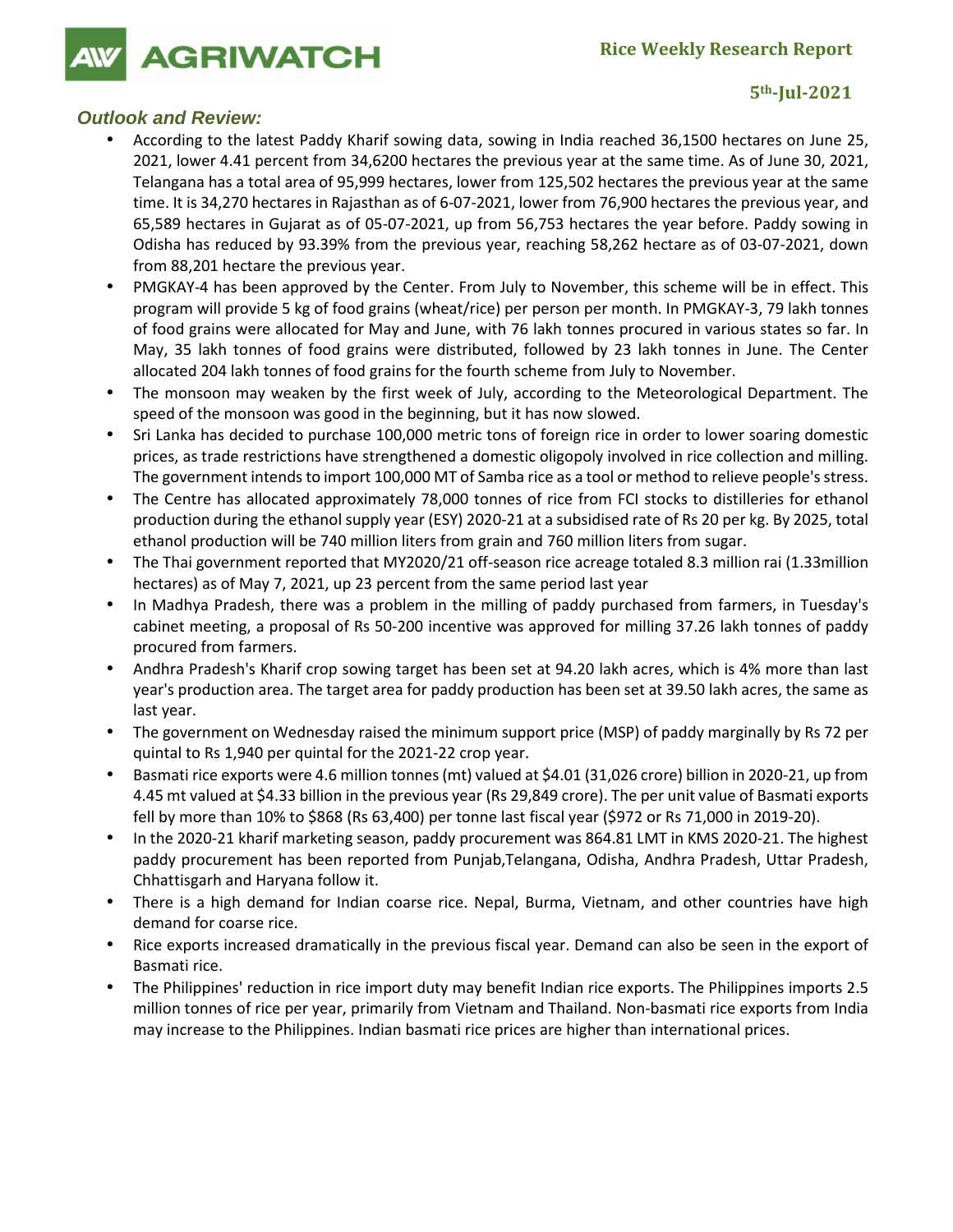**AGRIWATCH** 

**Rice Weekly Research Report** 

**5th-Jul-2021** 

## **State wise Wholesale Prices Weekly Analysis for Rice first week July, 2021**

| <b>State</b>         | <b>Prices</b><br>$01 - 08$<br><b>Jul 2021</b> | <b>Prices</b><br>24-30<br>Jun<br>2021 | <b>Prices</b><br>$16 - 23$<br>Jun<br>2021 | <b>Prices</b><br>$01 - 08$<br><b>Jul 2020</b> | $\frac{9}{6}$<br><b>Change(Over</b><br><b>Previous</b><br>Week) | % Change(Over<br><b>Previous to</b><br><b>Previous Week)</b> | % Change(Over<br><b>Previous Year)</b> |
|----------------------|-----------------------------------------------|---------------------------------------|-------------------------------------------|-----------------------------------------------|-----------------------------------------------------------------|--------------------------------------------------------------|----------------------------------------|
| <b>Tripura</b>       | 3040.34                                       | 3019.09                               | 2966.64                                   | 2931.83                                       | 0.7                                                             | 2.48                                                         | 3.7                                    |
| <b>Uttar Pradesh</b> | 2568.17                                       | 2550.89                               | 2553.99                                   | 2752.47                                       | 0.68                                                            | 0.56                                                         | $-6.7$                                 |
| Jharkhand            | 2550                                          | 2533.33                               | 2515.91                                   | 2524.8                                        | 0.66                                                            | 1.35                                                         | 1                                      |
| Kerala               | 3455.3                                        | 3483.78                               | 3481.66                                   | 3559.78                                       | $-0.82$                                                         | $-0.76$                                                      | $-2.94$                                |
| Odisha               | 3145.12                                       | 2621.34                               | 3045.18                                   | 2973.46                                       | 19.98                                                           | 3.28                                                         | 5.77                                   |
| Gujarat              | 3800                                          | 4152.09                               | 4400                                      | 4200                                          | $-8.48$                                                         | $-13.64$                                                     | $-9.52$                                |
| Karnataka            | 3817.25                                       | 4042.93                               | 4786.6                                    | 2982.93                                       | $-5.58$                                                         | $-20.25$                                                     | 27.97                                  |
| Maharashtra          | 3603.16                                       | 3582.51                               | 3127.24                                   | 4819.58                                       | 0.58                                                            | 15.22                                                        | $-25.24$                               |
| <b>West Bengal</b>   | 2881.71                                       | 2678.54                               | 2710.72                                   | 2854.75                                       | 7.59                                                            | 6.31                                                         | 0.94                                   |
| Average              | 3206.78                                       | 3184.94                               | 3287.55                                   | 3288.84                                       |                                                                 |                                                              |                                        |

## Prices in Rs/Quintal

#### **Outlook :-**

| <b>Duration</b>         | <b>Trend</b>   | <b>Average Price Range</b> | Reason                                                      |
|-------------------------|----------------|----------------------------|-------------------------------------------------------------|
| First Week of Jul, 2021 | Steady to Firm | Rs.3150-3300/Quintal       | Due to lean season the<br>prices may vary steady to<br>firm |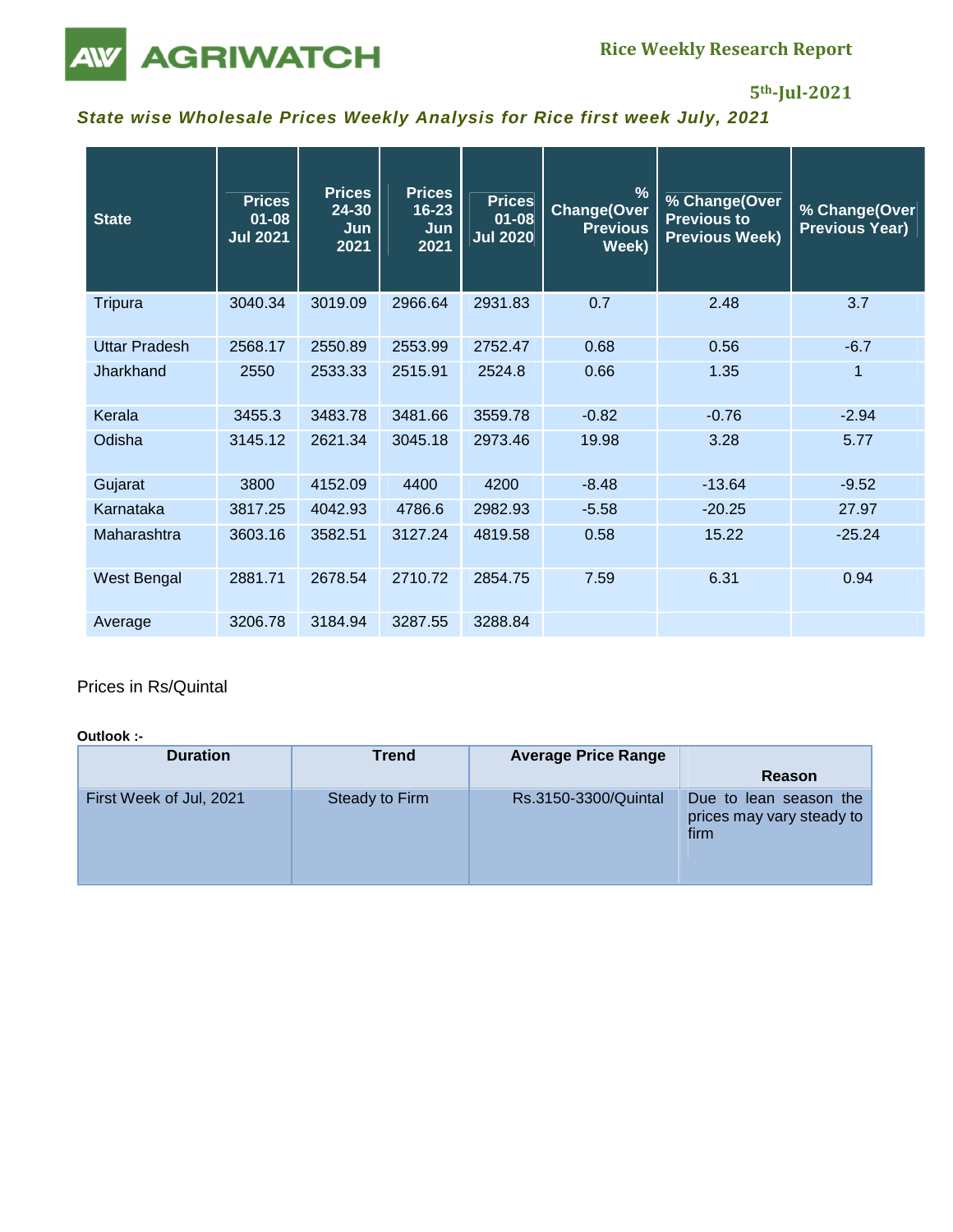

**5th-Jul-2021** 

# *Comparative Rice Varity Prices of Delhi (Naya Bazaar) in Rs./Quintal)*

| <b>Market</b> | <b>Variety</b>       | <b>Today</b> | <b>Week</b><br>Ago | <b>Month</b><br>Ago | Year ago    | % Change<br><b>From last</b> | % Change<br>from last | % Change<br>from last<br>Year |
|---------------|----------------------|--------------|--------------------|---------------------|-------------|------------------------------|-----------------------|-------------------------------|
|               |                      | $3$ -Jul-21  | $26$ -Jun-<br>21   | $3$ -Jun-21         | $3$ -Jul-20 | week                         | <b>Month</b>          |                               |
|               | 1121 Steam           | 6100         | 6200               | 6000                | 7200        | $-1.6$                       | 1.7                   | $-15.3$                       |
|               | <b>1121 Sella</b>    | 5050         | 5200               | 5050                | 5600        | $-2.9$                       | <b>Unch</b>           | $-9.8$                        |
|               | <b>1121 Raw</b>      | 6000         | 6200               | 6000                | 7100        | $-3.2$                       | 0.0                   | $-15.5$                       |
|               | <b>Basmati Raw</b>   | 10100        | 10600              | 10400               | 8500        | $-4.7$                       | $-2.9$                | 18.8                          |
| <b>Delhi</b>  | 1509 Steam Wand New  | 5600         | 5700               | 5500                | 5000        | $-1.8$                       | 1.8                   | 12.0                          |
|               | <b>Sugandh Steam</b> | 5100         | 5100               | 5100                | 5100        | <b>Unch</b>                  | <b>Unch</b>           | <b>Unch</b>                   |
|               | <b>Sharbati Raw</b>  | 4900         | 4900               | 4600                | 4300        | <b>Unch</b>                  | 6.5                   | 14.0                          |
|               | <b>Pusa Raw Wand</b> | 5800         | 5700               | 5700                | 6000        | 1.8                          | 1.8                   | $-3.3$                        |
|               | <b>Parmal Sella</b>  | 3150         | 3200               | 3100                | 3700        | $-1.6$                       | 1.6                   | $-14.9$                       |

## **State wise Progressive Procurement As on 06.07.2021**

| KMS 2020-21 (Positions upto 06.07.2021) Units in LMTs |                   |                  |                     |                  |  |
|-------------------------------------------------------|-------------------|------------------|---------------------|------------------|--|
| S.No.                                                 | <b>STATES/UTs</b> | <b>FCI</b>       | <b>State Agency</b> | <b>Total</b>     |  |
| $\mathbf{1}$                                          | A.P.              | $\overline{O}$   | 81.66               | 81.66            |  |
| $\overline{2}$                                        | Telangana         | 0                | 139.43              | 139.43           |  |
| $\overline{3}$                                        | Assam             | 1.14             | 0.74                | 1.88             |  |
| $\overline{4}$                                        | <b>Bihar</b>      | $\overline{O}$   | 35.59               | 35.59            |  |
| $5\overline{5}$                                       | Chandigarh        | 0.28             | $\boldsymbol{0}$    | 0.28             |  |
| 6                                                     | Chhattisgarh      | $\overline{O}$   | 59.35               | 59.35            |  |
| $\overline{z}$                                        | Gujarat           | $\overline{O}$   | 1.1                 | 1.1              |  |
| 8                                                     | Haryana           | 0.59             | 55.96               | 56.55            |  |
| 9                                                     | H.P.              | $\overline{O}$   | $\boldsymbol{o}$    | $\boldsymbol{0}$ |  |
| 10                                                    | Jharkhand         | 1.68             | 4.6                 | 6.28             |  |
| 11                                                    | J&K               | 0.38             | $\boldsymbol{0}$    | 0.38             |  |
| 12                                                    | Karnataka         | $\overline{O}$   | 2.06                | 2.06             |  |
| 13                                                    | Kerala            | $\overline{0}$   | 7.65                | 7.65             |  |
| 14                                                    | M.P.              | $\overline{O}$   | 37.27               | 37.27            |  |
| 15                                                    | Maharashtra       | $\boldsymbol{0}$ | 17.4                | 17.4             |  |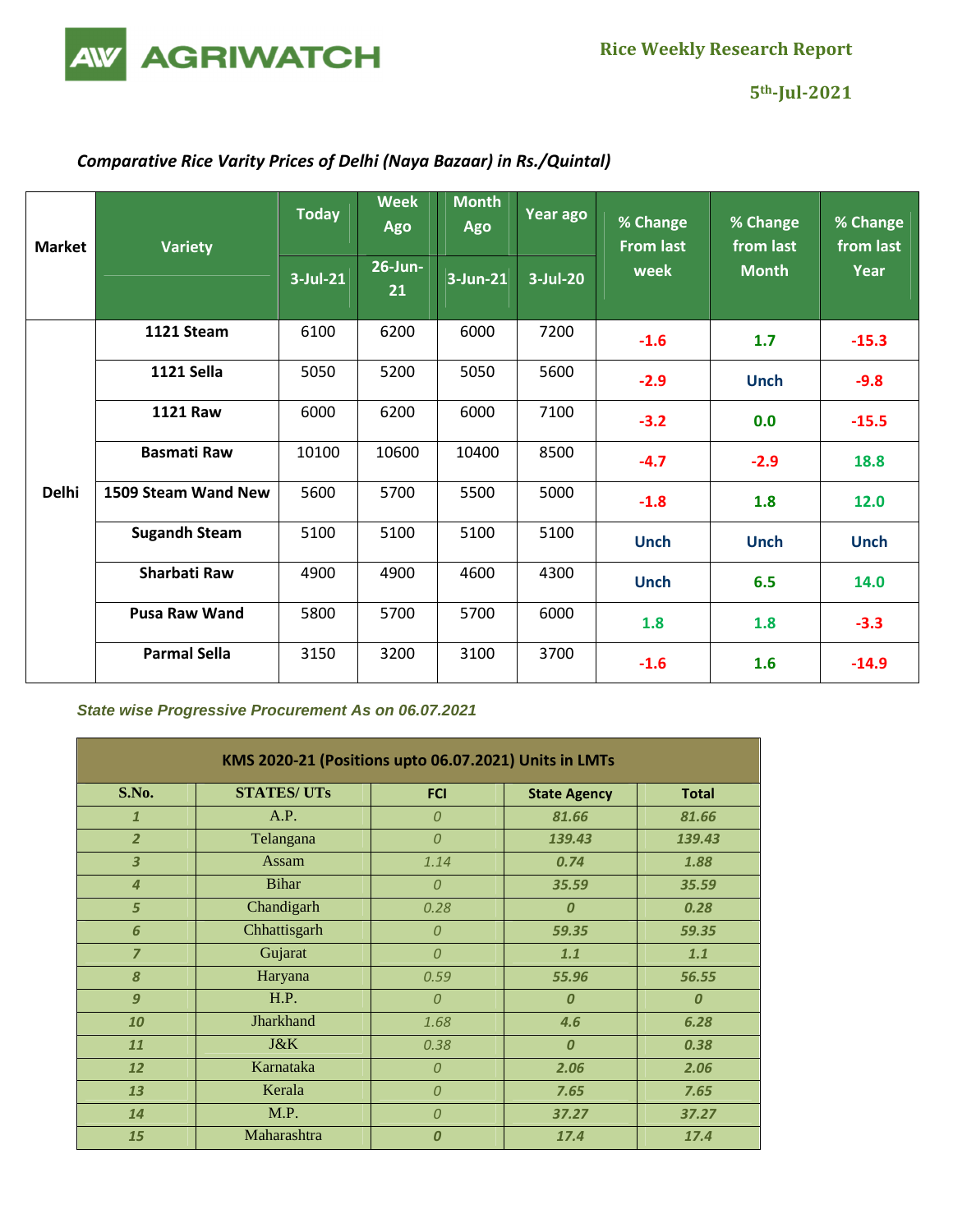

# **Rice Weekly Research Report**

#### **5th-Jul-2021**

| 16           | Odisha             |      | 77.38  | 77.38  |
|--------------|--------------------|------|--------|--------|
| 17           | Punjab             | 2.69 | 200.13 | 202.82 |
| 18           | Rajasthan          |      | Ω      | Ω      |
| 19           | NEF (Tripura)      |      | 0.2    | 0.2    |
| 20           | Tamilnadu          |      | 36.78  | 36.78  |
| 21           | U.P.               | 1.1  | 65.74  | 66.84  |
| 22           | Uttrakhand         |      | 10.62  | 10.62  |
| 23           | <b>West Bengal</b> | 0.65 | 22.64  | 23.29  |
| <b>Total</b> |                    | 8.51 | 856.3  | 864.81 |

Procurement of Rice in ongoing RMS 2021-22 is continuing smoothly in the procuring States of India at MSP, as was done in previous seasons, and till now (up-to6.07.2021) a quantity of over 864.81 LMT of rice. About 127.20 lakh farmers have already been benefitted with MSP value of Rs.1, 62,747.75 crore.

#### *IGC Balance Sheet:*

| <b>Attributes</b>           | 2018-19 | 2019-20 | 2020-21         | 2021-22 (Proj.) |            |  |
|-----------------------------|---------|---------|-----------------|-----------------|------------|--|
| <b>Fig in Million Tons)</b> |         | Est.    | <b>Forecast</b> | 27.05.2020      | 24.06.2021 |  |
| Production                  | 498     | 499     | 504             | 511             | 512        |  |
| Trade                       | 43      | 44      | 47              | 47              | 47         |  |
| Consumption                 | 488     | 500     | 509             | 509             | 510        |  |
| Carryover stocks            | 175     | 174     | 169             | 171             | 171        |  |
| Y-O-Y change                | 11      | $-2$    | -5              |                 |            |  |
| <b>Major Exporters</b>      | 39      | 39      | 37              | 38              | 37         |  |

Note: Major exporters are India, Pakistan, Thailand, Vietnam, and United States

Due to bigger harvests in Asia, global rice production in 2021/22 is projected to rise by 1.59% to a fresh high. Consumption is also set to go up – partly due to the likely scaling-back of COVID-19-related support schemes in Asia – stocks could edge up y/y. Trade in 2022 (Jan/Dec) is anticipated to be little-changed y/y, as a potential reduction in shipments to South Asia is offset by bigger dispatches to Africa. India is set to remain by far the world's leading exporter.